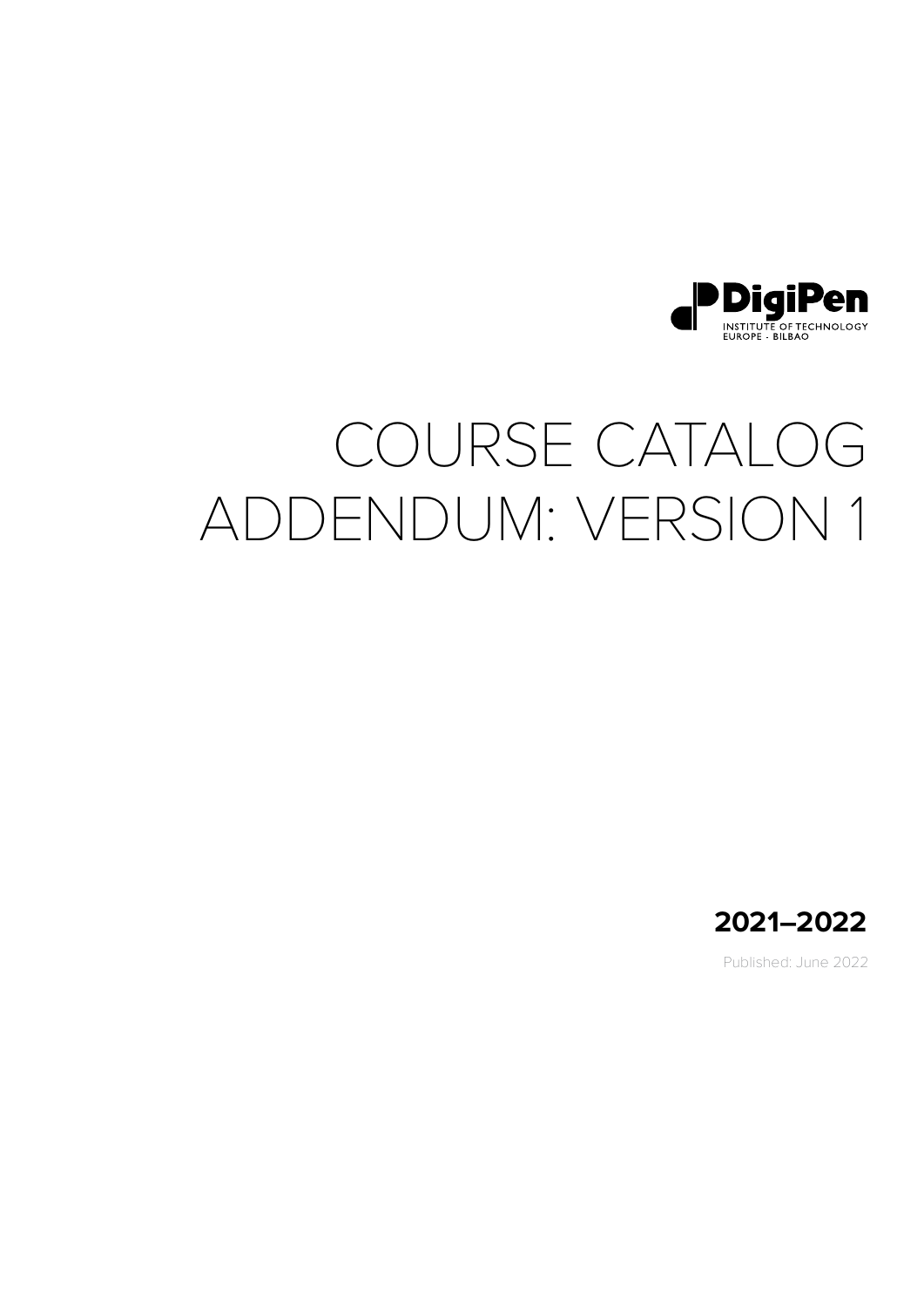# **Table of Contents**

| <b>GENERAL DATA PROTECTION REGULATIONS (GDPR) 7</b> |  |
|-----------------------------------------------------|--|
|                                                     |  |
|                                                     |  |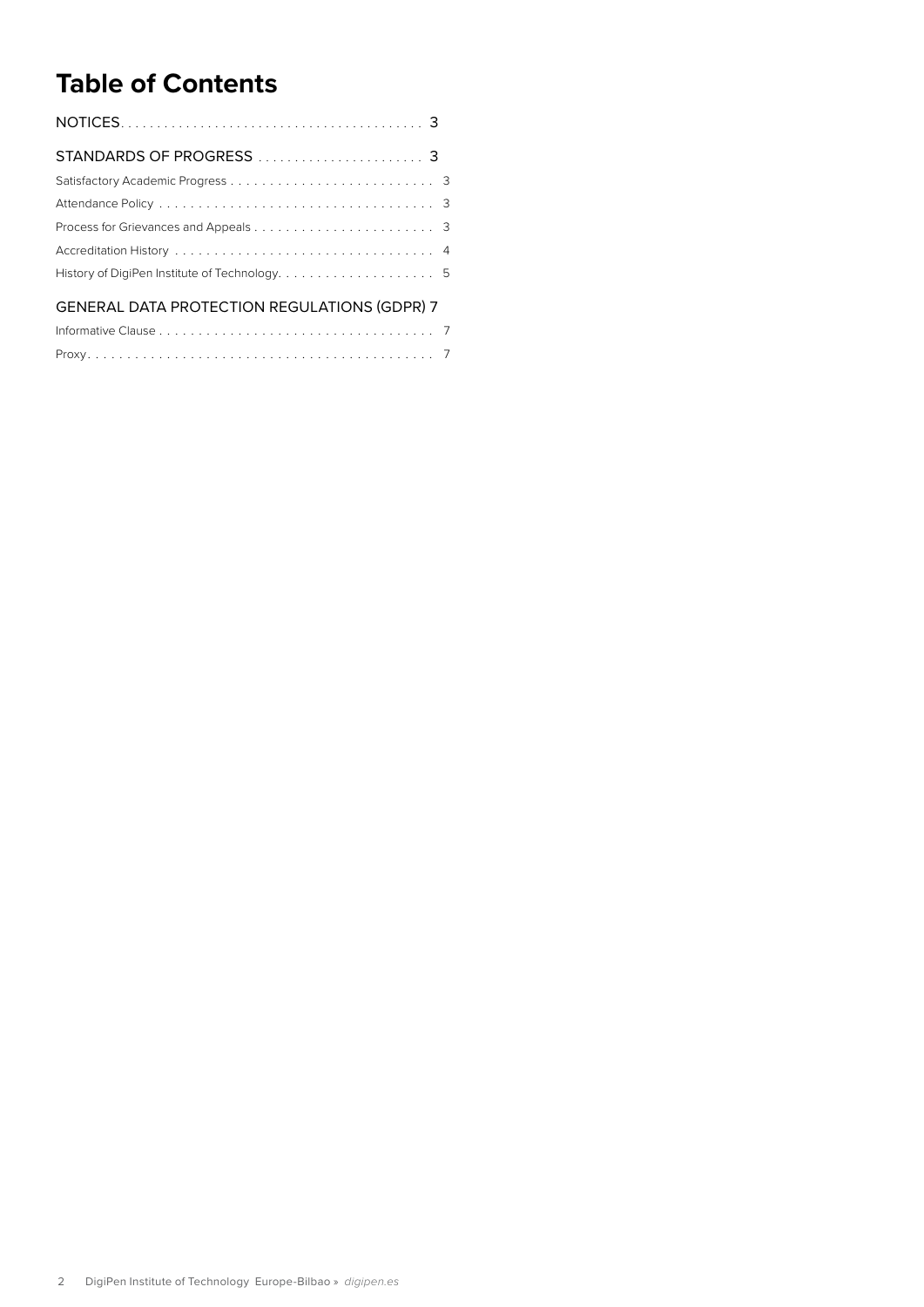### <span id="page-2-0"></span>**Notices**

*[Updated February 2022] [Europe-Bilbao Campus is accredited.]* 

DigiPen Institute of Technology is accredited by the Accrediting Commission of Career Schools and Colleges (ACCSC), a recognized accrediting agency by the U.S. Department of Education.

DigiPen Institute of Technology Singapore and DigiPen Institute of Technology Europe-Bilbao are both accredited by ACCSC as branch campuses of DigiPen Institute of Technology located in Redmond, Washington, USA.

The Bachelor of Science in Computer Engineering program offered at Redmond campus is accredited by the Engineering Accreditation Commission of ABET, *[www.abet.org](http://www.abet.org)*. This accreditation action extends retroactively from October 1, 2012.

The Bachelor of Science in Computer Science in Real-Time Interactive Simulation program offered at Redmond campus is accredited by the Computing Accreditation Commission of ABET, *[www.abet.org](http://www.abet.org)*. This accreditation action extends retroactively from October 1, 2015.

### **Standards of Progress**

*[Updated February 2022] [Revised Content]*

# Satisfactory Academic Progress

#### **MINIMUM GPA REQUIREMENT**

While enrolled at DigiPen, students are required to maintain satisfactory academic progress (SAP) to remain in good standing in their program. SAP is based on the cumulative grade point average of all courses taken at DigiPen Institute of Technology to meet the qualitative standard. A student must maintain a cumulative GPA of 2.0 or better to maintain SAP. Failure to meet this standard will place a student on Academic Warning and may lead to the student's Administrative Withdrawal from the Institute.

#### **FAILING TO MEET MINIMUM GPA REQUIREMENT**

Students who fail to maintain the required minimum Cumulative GPA will be placed on Academic Warning. Students on Academic Warning must maintain a minimum 2.0 GPA each semester while working to bring up the Cumulative GPA to 2.0. If the student's Cumulative GPA reaches 2.0, they will be removed from Academic Warning. If student fails to meet the 2.0 GPA semester requirement while on Academic Warning, they will be administratively withdrawn. If withdrawn, student may appeal following the appeals process.

#### **FULL-TIME STATUS**

Full-time enrollment for undergraduate students is 12 or more credits per semester.

#### **MAXIMUM TIME FRAME**

Undergraduate students may attempt no more than 150% of the maximum credits required to complete an academic program.

# Attendance Policy

Attendance is recognized as an important component to the learning process in higher education. As an attendancetaking institution, DigiPen Institute of Technology is required, to publish and enforce a policy of acceptable student attendance. The attendance policy must be consistently applied and enforced. Student class attendance is accurately recorded to ensure that the required knowledge, skills, and competencies can be reasonably achieved.

- Students are expected to attend all classes in a timely manner.
- The instructor must list class tardy/absent guidelines in the syllabus, and mark student attendance accordingly.
- Students absent from all classes for a period of 14 consecutive days may be withdrawn from the Institute as of their last day of attendance.
	- » Unexcused Absences from any one class for 14 consecutive days may result in administrative withdrawal from that class, as of the last day of attendance.
	- » Consecutive absences are counted before and after holidays, as one continuous period. Holiday does not constitute a restart.
- Absences (unexcused/excused) should not exceed 20% of total required class sessions during any semester.
	- » Absences of more than 20% will require advising by the Administration Office, and may be required by the Instructor.

# Process for Grievances and Appeals

*[Updated February 2022] [Europe-Bilbao Campus is accredited.]*

#### **CONCERNS OVER ACADEMIC STANDING**

Students who would like to file an appeal against a decision regarding their academic standing in a particular course should discuss the matter with their instructor. If a satisfactory resolution is unattainable, students may file an appeal with the Department Chair for that course. If the resultant solution is still unsatisfactory, then students may file an appeal with the Dean of Faculty. Students may appeal grades and review exams no later than two weeks after grade reports are issued. The Institute reserves the right to destroy any examination papers after the two-week appeal period. However, academic records will be kept indefinitely.

#### **APPEAL FOR REFUND OF TUITION**

Students who would like to file an appeal against a decision regarding their tuition refund shall file a written request to the Executive Director. If dissatisfied with the decision of the Executive Director, students may file a second appeal with the Chief Operating Officer – International. If they are still dissatisfied, students may appeal to the President of the Institute.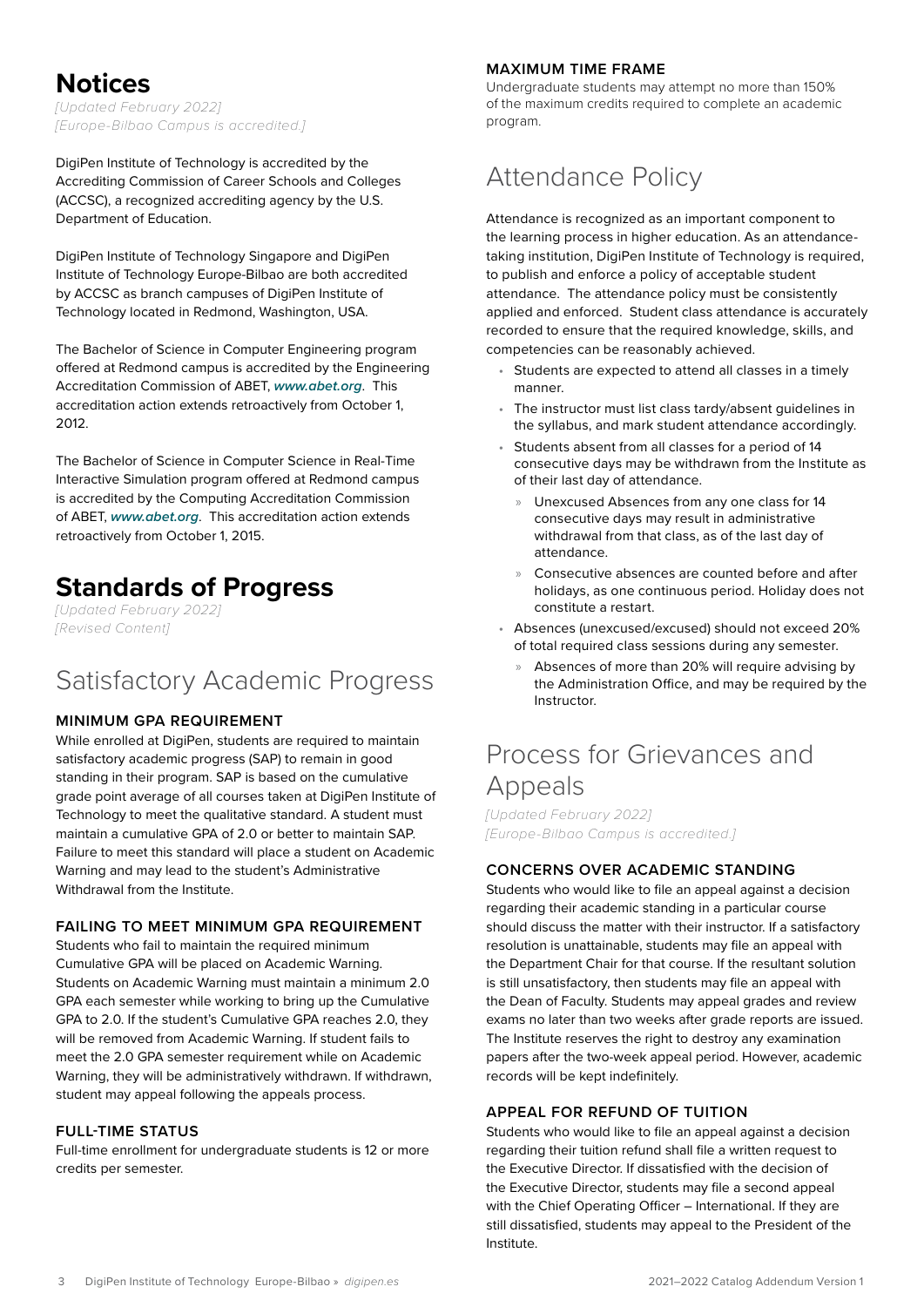#### <span id="page-3-0"></span>**OTHER DISPUTES**

Students who feel that they have any other type of dispute with the Institute should file a complaint with the relevant Department Chair or supervisor. A copy of this complaint shall be given to those involved with the dispute. If the student is not satisfied with the decision of the Department Chair or supervisor, a second complaint may be submitted to the Chief Operating Officer—International. If the student is still dissatisfied with the decision, they may appeal to the President of the Institute.

#### **ACCREDITING COMMISSION OF CAREER SCHOOLS AND COLLEGES**

Schools accredited by the Accrediting Commission of Career Schools and Colleges must have a procedure and operational plan for handling student complaints. If a student does not feel that the school has adequately addressed a complaint or concern, the student may consider contacting the Accrediting **Commission** 

All complaints reviewed by the Commission must be in written form, and should grant permission for the Commission to forward a copy of the complaint to the school for a response. This can be accomplished by filing the ACCSC Complaint Form. The complainant(s) will be kept informed as to the status of the complaint as well as the final resolution by the Commission. Please direct all inquiries to:

Accrediting Commission of Career Schools and Colleges 2101 Wilson Boulevard. Suite 302 Arlington, VA 22201 Tel: (703) 247-4212 *[www.accsc.org](http://www.accsc.org)* | *[complaints@accsc.org](mailto:complaints%40accsc.org?subject=)*

A copy of the ACCSC Complaint Form is available at the Institute and may be obtained by contacting Ignacio de Otalora, Director, via *[iotalora@digipen.edu](mailto:%20iotalora%40digipen.edu?subject=)*, and may be obtained by contacting *[complaints@accsc.org](mailto:complaints%40accsc.org?subject=)* or *[www.accsc.org](https://www.accsc.org/Student-Corner/Complaints.aspx)/Student-Corner/Complaints.aspx*

If students are unsure of whom to speak to regarding a complaint, they may contact Mandy Wong at the following address:

#### Mandy Wong

Vice President of Compliance and Regulatory Affairs DigiPen Institute of Technology 9931 Willows Road NE Redmond, WA 98052 Tel: (425) 558-0299 Email: *[compliance@digipen.edu](mailto:compliance%40digipen.edu%20?subject=)*

## **General Information**

### Accreditation History

*[Updated February 2022] [New content]*

DigiPen Institute of Technology is accredited by the Accrediting Commission of Career Schools and Colleges ("ACCSC", or "the Commission"), a recognized accrediting agency by the United States Department of Education.

The Bachelor of Science in Computer Engineering program offered at Redmond campus is accredited by the Engineering Accreditation Commission of ABET, *[www.abet.org](http://www.abet.org)*. This accreditation action extends retroactively from October 1, 2012.

The Bachelor of Science in Computer Science in Real-Time Interactive Simulation program offered at the Redmond campus is accredited by the Computing Accreditation Commission of ABET, *[www.abet.org](http://www.abet.org)*. This accreditation action extends retroactively from October 1, 2015.

Important dates in DigiPen's accreditation history are as follows:

- 2002: DigiPen was granted initial accreditation by ACCSC, including the approval for the Bachelor of Science in Real-Time Interactive Simulation degree program.
- 2002: DigiPen received ACCSC approval for the Bachelor of Fine Arts in Production Animation degree program.
- 2003: DigiPen received ACCSC approval for the Bachelor of Science in Computer Engineering degree program.
- 2005: DigiPen was granted a renewal of accreditation by ACCSC.
- 2006: DigiPen was granted approval for its Master of Science in Computer Science degree program by ACCSC.
- 2008: DigiPen was granted approval for its Bachelor of Arts in Game Design and Bachelor of Science in Game Design degree programs by ACCSC.
- 2010: DigiPen was granted approval for its change of location to its current facility by ACCSC.
- 2010: DigiPen received ACCSC approval allowing DigiPen (Singapore) to disclose in its advertising that it is a branch campus of DigiPen Institute of Technology.
- 2010: DigiPen was granted approval to change the program name from the Bachelor of Fine Arts in Production Animation to the Bachelor of Fine Arts in Digital Art and Animation.
- 2011: DigiPen was granted approval to change the program name from the Bachelor of Science in Real-Time Interactive Simulation to the Bachelor of Science in Computer Science in Real-Time Interactive Simulation.
- 2011: DigiPen (Singapore) was granted accreditation by ACCSC as a branch campus of the main school located in Redmond, Washington, USA.
- 2011: DigiPen was granted approval for its Master of Fine Arts in Digital Arts degree program by ACCSC.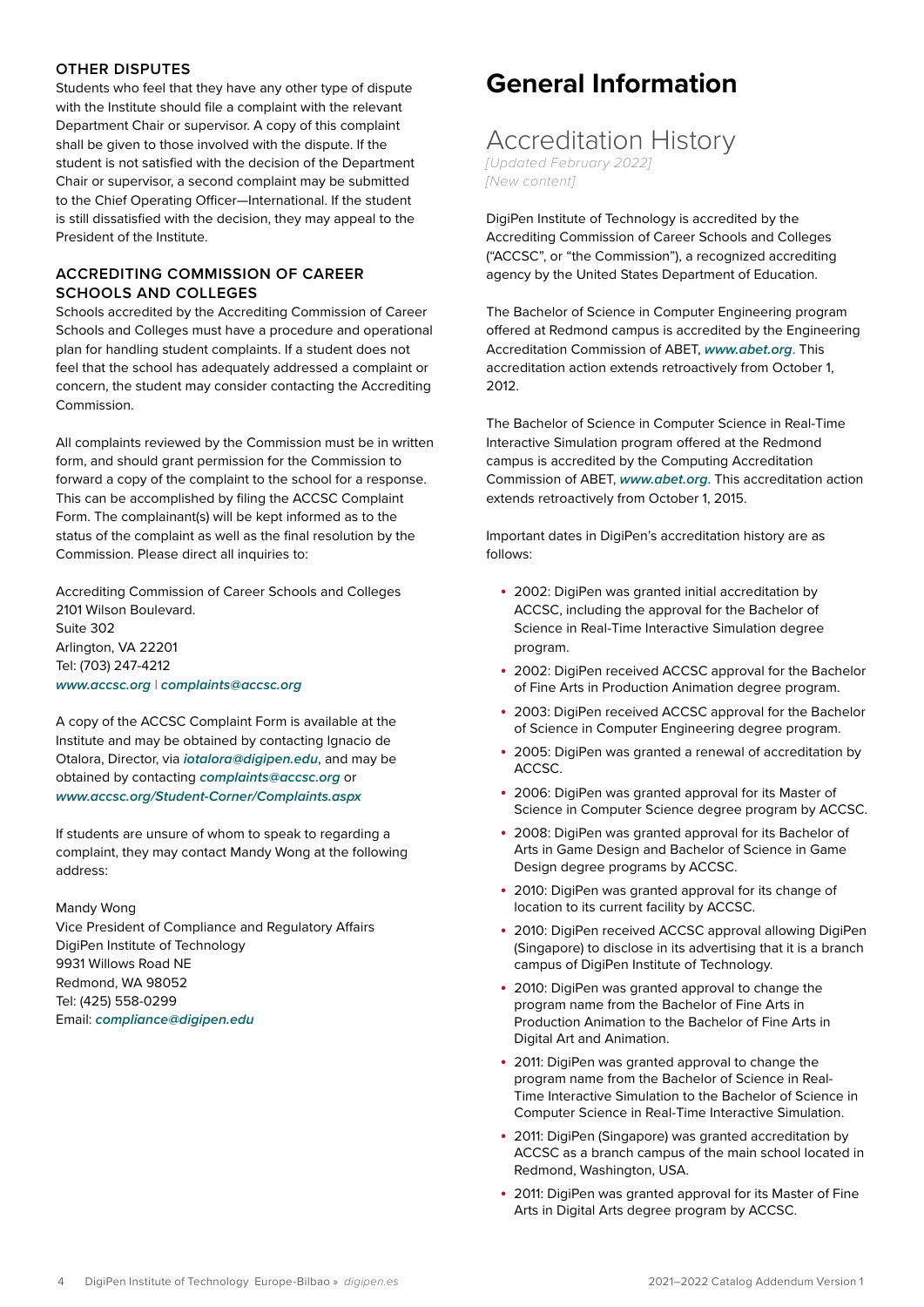- <span id="page-4-0"></span>• 2012: DigiPen was granted approval for its Bachelor of Arts in Music and Sound Design and Bachelor of Science in Engineering and Sound Design degree programs by ACCSC.
- 2012: DigiPen was granted approval to change the program name from the Bachelor of Science in Game Design to the Bachelor of Science in Computer Science and Game Design.
- 2013: DigiPen (Singapore) was granted ACCSC renewal of accreditation for five years.
- 2014: DigiPen was granted approval for its Bachelor of Science in Computer Science degree program by ACCSC.
- 2014: DigiPen (Singapore) was granted approval for its first joint degree program with Singapore Institute of Technology, Bachelor of Engineering with Honours in Systems Engineering (ElectroMechanical Systems).
- 2015: DigiPen (Singapore) was granted approval for its change of location to its current facility by ACCSC.
- 2015: The Bachelor of Science in Computer Engineering program offered at Redmond campus was accredited by the Engineering Accreditation Commission of ABET, *[www.](http://www.abet.org) [abet.org](http://www.abet.org)*.
- 2016: DigiPen was granted approval to change the program name from the Bachelor of Science in Engineering and Sound Design to the Bachelor of Science in Computer Science and Digital Audio.
- 2016: DigiPen was granted approval for its substantive changes to the Master of Fine Arts in Digital Arts program.
- 2017: The Bachelor of Science in Computer Science in Real-Time Interactive Simulation program offered at Redmond campus was accredited by the Computing Accreditation Commission of ABET, *[www.abet.org](http://www.abet.org)*.
- 2018: DigiPen was granted approval for its Bachelor of Science in Computer Science in Machine Learning degree program by ACCSC.
- 2018: DigiPen (Singapore) was granted ACCSC renewal of accreditation for five years.
- 2019: DigiPen (Singapore) was granted approval to change the program name from Bachelor of Engineering with Honours in Systems Engineering (ElectroMechanical Systems) to Bachelor of Engineering in Systems Engineering (ElectroMechanical Systems).
- 2019: DigiPen (Singapore) was granted approval for two joint degree programs with Singapore Institute of Technology (BS in Computer Science in Real-Time Interactive Simulation) and BS in Computer Science in Interactive Media and Game Development), and the Master of Science in Computer Vision degree program by ACCSC.
- 2020: DigiPen was granted approval to offer a portion of degree programs via distance education.
- 2020: DigiPen (Singapore) was granted approval to change the program name from Bachelor of Engineering in Systems Engineering (ElectroMechanical Systems) to Bachelor of Engineering in Mechatronics Systems.
- 2021: DigiPen was granted ACCSC approval for its Master of Arts in Real-Time Visual Effects degree program to be delivered via distance education.
- 2021: DigiPen was granted ACCSC approval for its Master of Science in Computer Science degree program to be delivered via distance education.
- 2022: DigiPen Europe-Bilbao was granted accreditation by ACCSC as a branch campus of the main school located in Redmond, Washington, USA.

Any person desiring information about the accreditation requirements or the applicability of these requirements to the Institute may contact ACCSC by mail at 2101 Wilson Boulevard, Suite 302, Arlington, VA 22201, or by phone at (703) 247-4212. ACCSC's website address is *[www.accsc.org](http://www.accsc.org)*.

# History of DigiPen Institute of **Technology**

*[Updated February 2022] [Europe-Bilbao Campus is accredited.]*

DigiPen was founded in 1988 as a computer simulation and animation company based in Vancouver, British Columbia, Canada. As the demand for production work increased, DigiPen faced difficulty finding qualified personnel, and in 1990, it began offering a dedicated training program in 3D computer animation to meet this growing need.

That same year, DigiPen approached Nintendo of America to jointly establish a post-secondary program in video game programming. The result of this collaborative effort was the DigiPen Applied Computer Graphics School. In 1994, it officially accepted its first class of video game programming students to its Vancouver campus for the two-year Diploma in the Art and Science of 2D and 3D Video Game Programming. In 1995, DigiPen implemented a revised two-year 3D computer animation program and graduated student cohorts over each of the following four years.

Around this time, the video game industry underwent a paradigm shift from dealing primarily with 2D graphics and gameplay to full 3D worlds that players could freely explore. As these worlds became more sophisticated, so did the task of programming, designing, and animating them. In anticipation of this change, DigiPen developed a four-year bachelor's degree in video game programming (the Bachelor of Science in Computer Science in Real-Time Interactive Simulation) to prepare students for the challenges of creating complex 3D game and simulation software.

In 1996, the Washington State Higher Education Coordinating Board (HECB) granted DigiPen the authorization to award both Associate and Bachelor of Science degrees in Real-Time Interactive Simulation. Two years later, in 1998, DigiPen Institute of Technology opened its campus in Redmond, Washington, USA. In 1999, DigiPen began offering the Associate of Applied Arts in 3D Computer Animation. At this time, DigiPen phased out its educational activities in Canada, moving all operations to its Redmond campus. On July 22, 2000, DigiPen held its first commencement ceremony, where it awarded Associate of Science and Bachelor of Science degrees.

In 2002, DigiPen received accreditation from the Accrediting Commission of Career Schools and Colleges (ACCSC).

In 2004, DigiPen began offering three new degrees: the Bachelor of Science in Computer Engineering, the Master of Science in Computer Science\*, and the Bachelor of Fine Arts in Digital Art and Animation (previously Bachelor of Fine Arts in Production Animation). In 2008, DigiPen added two more degree programs: the Bachelor of Science in Computer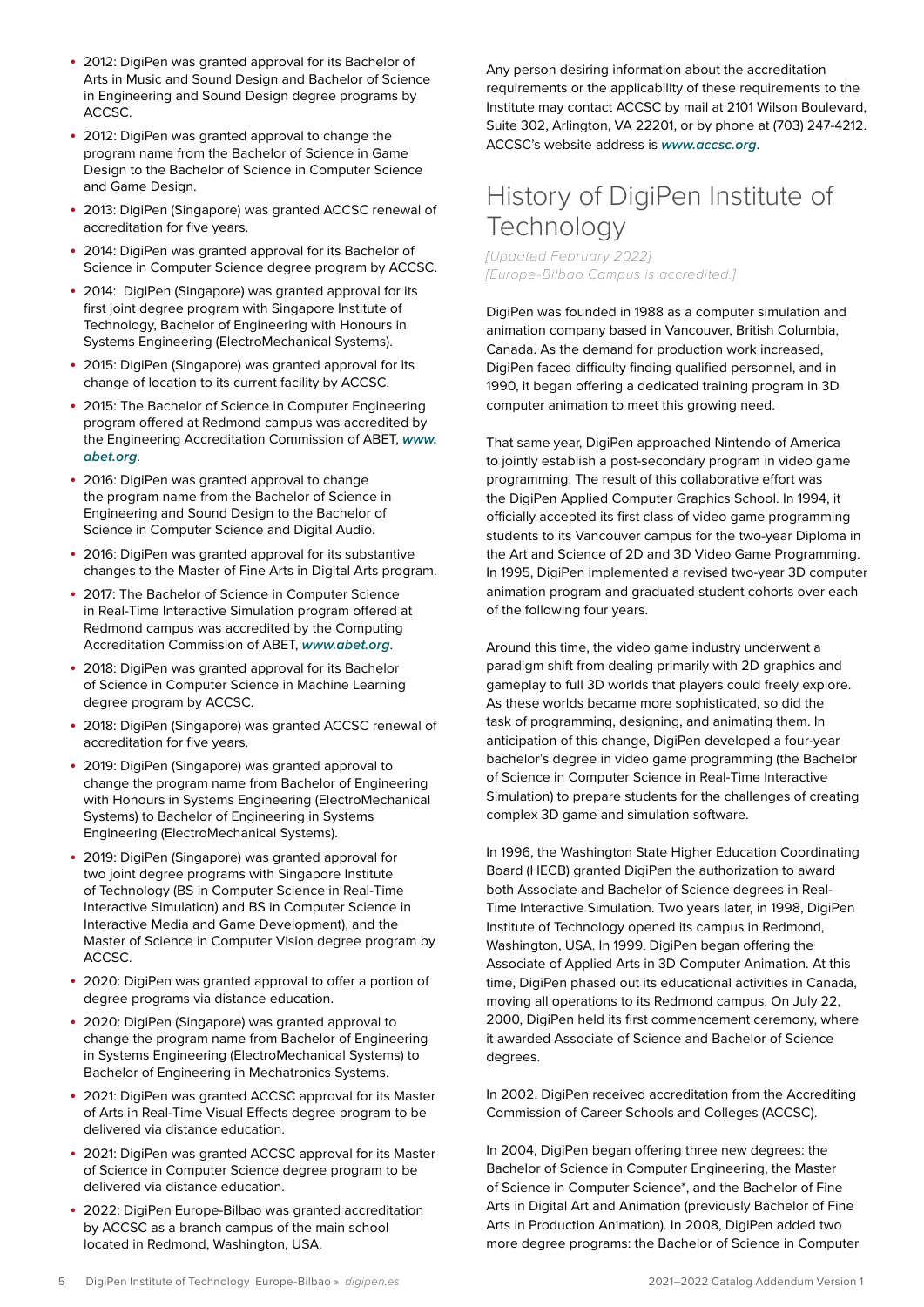Science and Game Design (previously Bachelor of Science in Game Design) and the Bachelor of Arts in Game Design.

Also in 2008, DigiPen partnered with Singapore's Economic Development Board to open its first international branch campus, offering the following degrees: the Bachelor of Science in Computer Science in Real-Time Interactive Simulation (previously Bachelor of Science in Real-Time Interactive Simulation), the Bachelor of Science in Computer Science and Game Design, the Bachelor of Fine Arts in Digital Art and Animation, and the Bachelor of Arts in Game Design. In 2010, DigiPen announced plans to open its first European campus in Bilbao, Spain.

That same year, DigiPen relocated its U.S. campus to its current location at 9931 Willows Road Northeast in Redmond, Washington.

On September 26, 2011, DigiPen launched DigiPen Institute of Technology Europe-Bilbao, offering two bachelor's degree programs: the Bachelor of Science in Computer Science in Real-Time Interactive Simulation and the Bachelor of Fine Arts in Digital Art and Animation.

On October 11, 2011, DigiPen (Singapore) was granted accreditation by ACCSC as a branch campus of the main school located in Redmond, Washington, USA.

In 2012, DigiPen added three new degree programs: the Bachelor of Arts in Music and Sound Design, the Bachelor of Science in Computer Science and Digital Audio (previously Bachelor of Science in Engineering and Sound Design), and the Master of Fine Arts in Digital Arts.

In 2014, DigiPen added a new degree program: the Bachelor of Science in Computer Science. In that same year, DigiPen (Singapore) received approval for the Bachelor of Engineering (with Honours) in Systems Engineering (ElectroMechanical Systems) degree program.

In 2015, The Bachelor of Science in Computer Engineering program offered at the Redmond campus was accredited by the Engineering Accreditation Commission of ABET, *[www.](http://www.abet.org) [abet.org](http://www.abet.org)*. This accreditation action extends retroactively from October 1, 2012

In 2015, DigiPen (Singapore) was approved to move from Pixel Building, 10 Central Exchange Green, to SIT@SP Building, 510 Dover Road.

In 2017, The Bachelor of Science in Computer Science in Real-Time Interactive Simulation program offered at the Redmond campus is accredited by the Computing Accreditation Commission of ABET, *[www.abet.org](http://www.abet.org)*. This accreditation action extends retroactively from October 1, 2015.

In 2018, DigiPen added a new program: the BS in Computer Science in Machine Learning degree program. The first cohort is scheduled to start in Fall 2019.

In 2018, DigiPen (Singapore)'s B.Eng. in Systems Engineering (ElectroMechanical Systems) Program sought the provisional accreditation by the Engineering Accreditation Board (EAB) of

IES for a term of three years for students entering the program from Academic Year 2014/2015.

In 2019, DigiPen (Singapore) was granted approval for its two joint degree programs with Singapore Institute of Technology, Bachelor of Science in Computer Science in Real-Time Interactive Simulation and Bachelor of Science in Computer Science in Interactive Media and Game Development. In addition, DigiPen (Singapore) was granted approval for its Master of Science in Computer Vision program.

In 2019, DigiPen (Singapore) was granted approval to change the program name from Bachelor of Arts in Game Design to Bachelor of Arts in User Experience and Game Design.

In 2020, DigiPen (Singapore) was granted approval to change the program name from Bachelor of Engineering in Systems Engineering (ElectroMechanical Systems) to Bachelor of Engineering in Mechatronics Systems.

In 2022, DigiPen Europe-Bilbao was granted accreditation by ACCSC as a branch campus of the main school located in Redmond, Washington, USA.

*\*DigiPen began offering the MS in Computer Science program in 2004 before ACCSC expanded its scope of recognition by the United States Department of Education to grant approval for master's degree programs. ACCSC granted approval for this degree in 2006.*